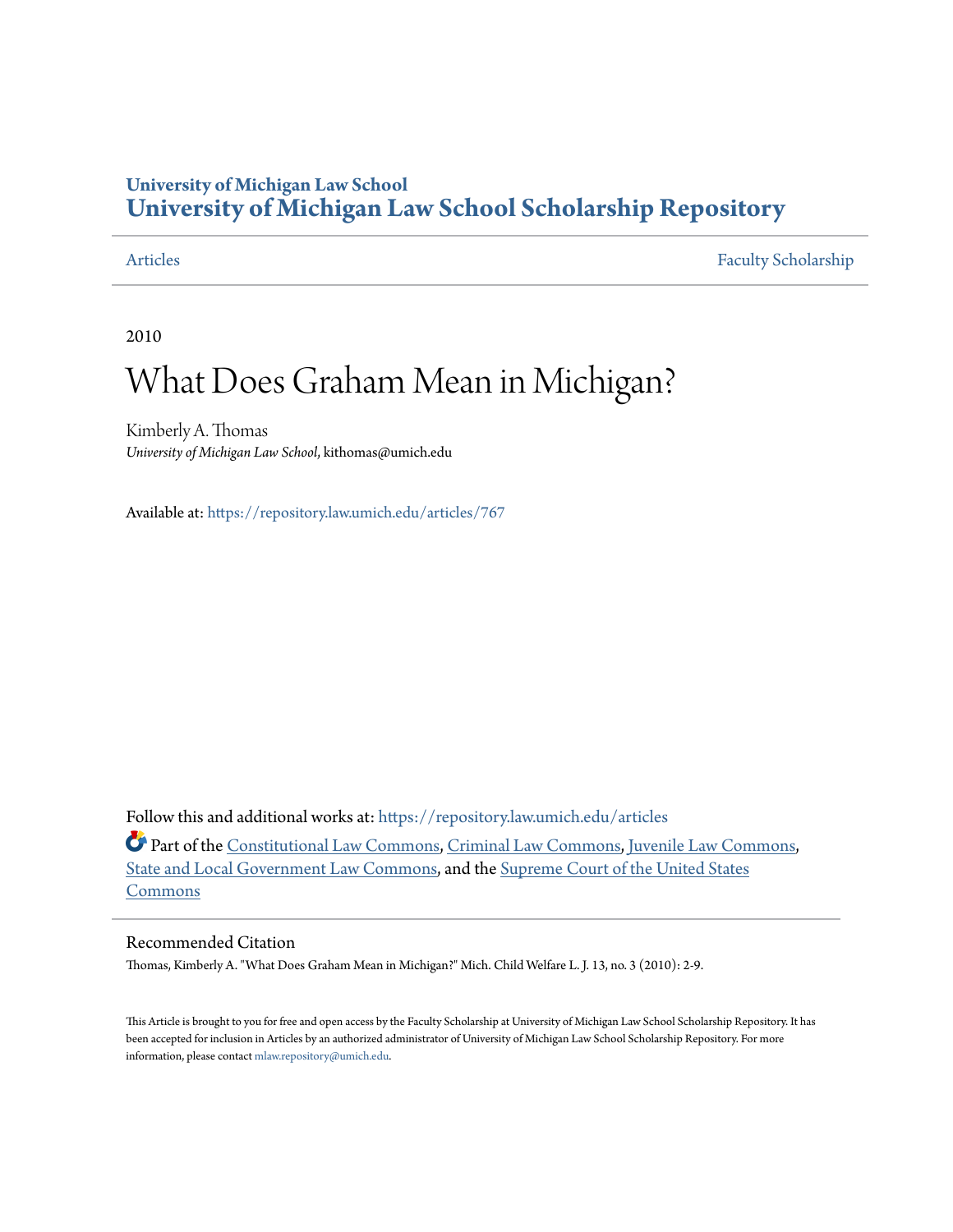# What Does *Graham* Mean in Michigan?

by Kimberly A. Thomas, Clinical Professor, University of Michigan Law School

#### Introduction

In *Graham v. Florida*, the United States Supreme Court held that life without parole could not be imposed on a juvenile offender for a nonhomicide crime.<sup>1</sup> In this context, the *Graham* Court extensively discussed the diminished culpability of juvenile criminal defendants, as compared to adults. The Court relied on current scientific research regarding adolescent development and neuroscience. While the narrowest holding of *Graham* has little impact in Michigan, the science it relies on, and the potential broader implications for adolescents in Michigan, are significant.

#### *Graham* Summary

Terrance Graham, was 16 years old when he and three other youths attempted to rob a restaurant and one of Graham's accomplices hit the manager in the head with a metal bar.<sup>2</sup> Graham was charged, as an adult, with armed burglary with assault or battery, a first-degree felony with a maximum penalty of life without parole, as well as with attempted armed robbery, and he pleaded guilty to both offenses.<sup>3</sup> At his sentencing hearing, Graham stated that it was his "first and last time getting in trouble," and that he "made a promise to God and myself that if I get a second chance, I'm going to do whatever it takes to get to the [National Football League]."<sup>4</sup> Graham was sentenced to 3 years of probation, with the first 12 months served in jail.

While on probation, Graham was arrested again after a high speed chase with police; this time for a home invasion robbery that allegedly occurred about one month before his 18<sup>th</sup> birthday. At his violation of probation hearing on the burglary case, Graham denied involvement in the robbery, but admitted violating probation by fleeing police.<sup>5</sup> At the hearing, the state also presented evidence about the robbery, including victim testimony. Although the presentence investigation report recommended a sentence of 4 years and the prosecution recommended 30 years, the judge, who was not the original judge on the case, sentenced him to the maximum sentence available – life without parole.<sup>6</sup>

The *Graham* Court distilled two strands of Eighth Amendment cases addressing the proportionality of sentences: cases challenging "the length of termof-years sentences given all the circumstances in a particular case" and cases "in which the Court implements the proportionality standard by certain categorical restrictions on the death penalty."<sup>7</sup> In the first line of cases,<sup>8</sup> the Court considers the circumstances of the cases to, first, compare the gravity of the offense and the severity of the penalty. " '[I]n the rare case in which [this] threshold comparison . . . leads to an inference of gross disproportionality' the court should then compare the defendant's sentence with the sentences received by other offenders in the same jurisdiction and with the sentences imposed for the same crime in other jurisdictions."<sup>9</sup> In the second class of cases, which, until *Graham*, had involved only death penalty cases, the Court had used categorical rules to evaluate the nature of the offense $10$  and characteristics of the offender.<sup>11</sup> In these cases, the Court "first considers 'objective indicia of society's standards, as expressed in legislative enactments and state practice' to determine whether there is national consensus against the sentencing practice at issue . . . [then], guided by 'the standards elaborated by controlling precedents and by the Court's own understanding and interpretation of the Eighth Amendment's text, history, meaning, and purpose,' the Court must determine in the exercise of its own independent judgment whether the punishment in question violates the Constitution."<sup>12</sup>

The Court determined that Graham's case, despite not involving the death penalty, fit in the second class of cases because it involved a challenge to a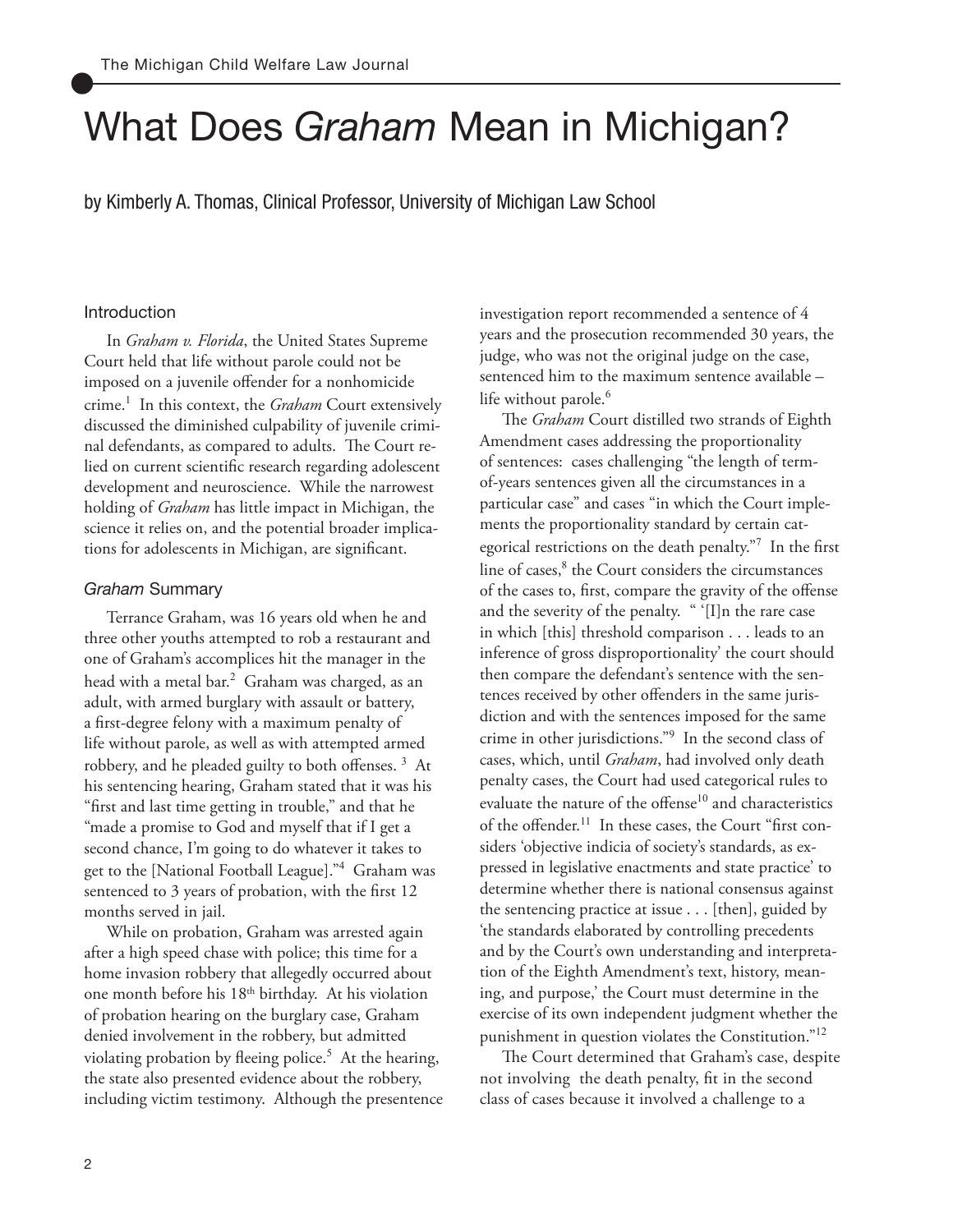"sentencing practice" as applied to a "class of offenders who have committed a range of crimes."

The Court found that although 37 states permit life without parole for non-homicide juvenile offenders in some circumstances, actual sentencing practice showed a consensus against the imposition of life without parole in these cases. $13$  Though many states have moved to make it easier to prosecute juveniles in adult court instead of juvenile court, the Court was not persuaded that this showed that states intended to give life without parole sentences to these offenders.<sup>14</sup>

Second, the Court exercised its "independent judgment" to consider the "culpability of the offenders at issue in light of their crimes and characteristics, along with the severity of the punishment," including an inquiry into whether the sentence serves legitimate penological goals. As for the offenders, the Court stated that *Roper* "established that because juveniles have lessened culpability they are less deserving of the most severe punishments."<sup>15</sup> The Court approvingly cited modern brain science, discussed in *Roper*, which shows "fundamental differences between juvenile and adult minds" including the fact that "parts of the brain involved in behavior control continue to mature through late adolescence."<sup>16</sup>

As to the nature of the offenses, the Court said that it "has recognized that defendants who do not kill, intend to kill, or foresee that life will be taken are categorically less deserving of the most serious forms of punishment than are murderers."<sup>17</sup> Therefore, juveniles who do not kill or intend to kill have "twice diminished moral culpability."<sup>18</sup> The Court also found that the severity of the sentence was significant – it is "irrevocable" and "deprives the convict of the most basic liberties without giving hope of restoration."<sup>19</sup> Finally, the Court found that the sentence lacked any penological justification, as it was disproportionate to the goals of retribution, deterrence, incapacitation or rehabilitation when imposed on a juvenile for a nonhomicide offense.<sup>20</sup>

The Court rejected a non-categorical approach as inadequate. It determined that a categorical rule would allow all of the relevant juveniles a chance to show their "maturity and reform" through parole eligibility.<sup>21</sup> A categorical rule also better avoids the difficulty encountered by juvenile advocates and courts when considering the culpability of a youth who has committed a particularly brutal crime.<sup>22</sup>

#### Adolescents in Michigan Sentenced to Life Without Parole

*Graham's* narrow holding on non-homicide offenses will have almost no impact in Michigan; more broadly, however, *Graham* may result in greater challenges to the sentence of life without parole by the unusually high number of juveniles in Michigan given this sentence. It may also result in challenges to extremely long term-of-years sentences for juveniles for non-homicide offenses.

In Michigan, prior to *Graham*, it was hypothetically possible for a 17 year-old to be sentenced to life without parole for an offense that did not involve a death. Under the sentencing provisions for criminal sexual conduct in the first-degree against a person under 13, there is a the mandatory sentence of life without parole for someone who was previously convicted of a criminal sexual conduct offense against someone under 13 years old.<sup>23</sup> According to the study cited by the *Graham* court, no juveniles are serving sentences under this provision. $^{24}$ 

Approximately 350 individuals are serving life without parole in Michigan for homicide crimes committed when they were a juvenile. These persons received a life without parole sentence for crimes committed under 18 years old because they were either 17 years old and, therefore, considered an adult under Michigan law,  $25$  or were 16 or under, but were tried and sentenced like an adult. Adolescents can be tried and given an adult sentence if cases are directly filed by the prosecution in adult circuit court,<sup>26</sup> the juvenile is tried and sentenced as an adult in family court,  $27$ or if the case is waived by a judge into adult court.<sup>28</sup> When tried in adult court, if the juvenile is convicted of first-degree murder the sentence is automatically life without parole.<sup>29</sup>

Some of these persons serving life without parole were juveniles who were not directly responsible for causing a death. For example, under an aiding and abetting theory, someone can even be held responsible for "those crimes that are the natural and probable consequences of the offense he intends to aid or abet."<sup>30</sup> For felony murder liability, a defendant may intend to be the getaway driver for a robbery, yet can be convicted of murder if the defendant committed acts that assisted the commission of the killing, had "the intent to kill, to do great bodily harm, or to create a high risk of death or great bodily harm with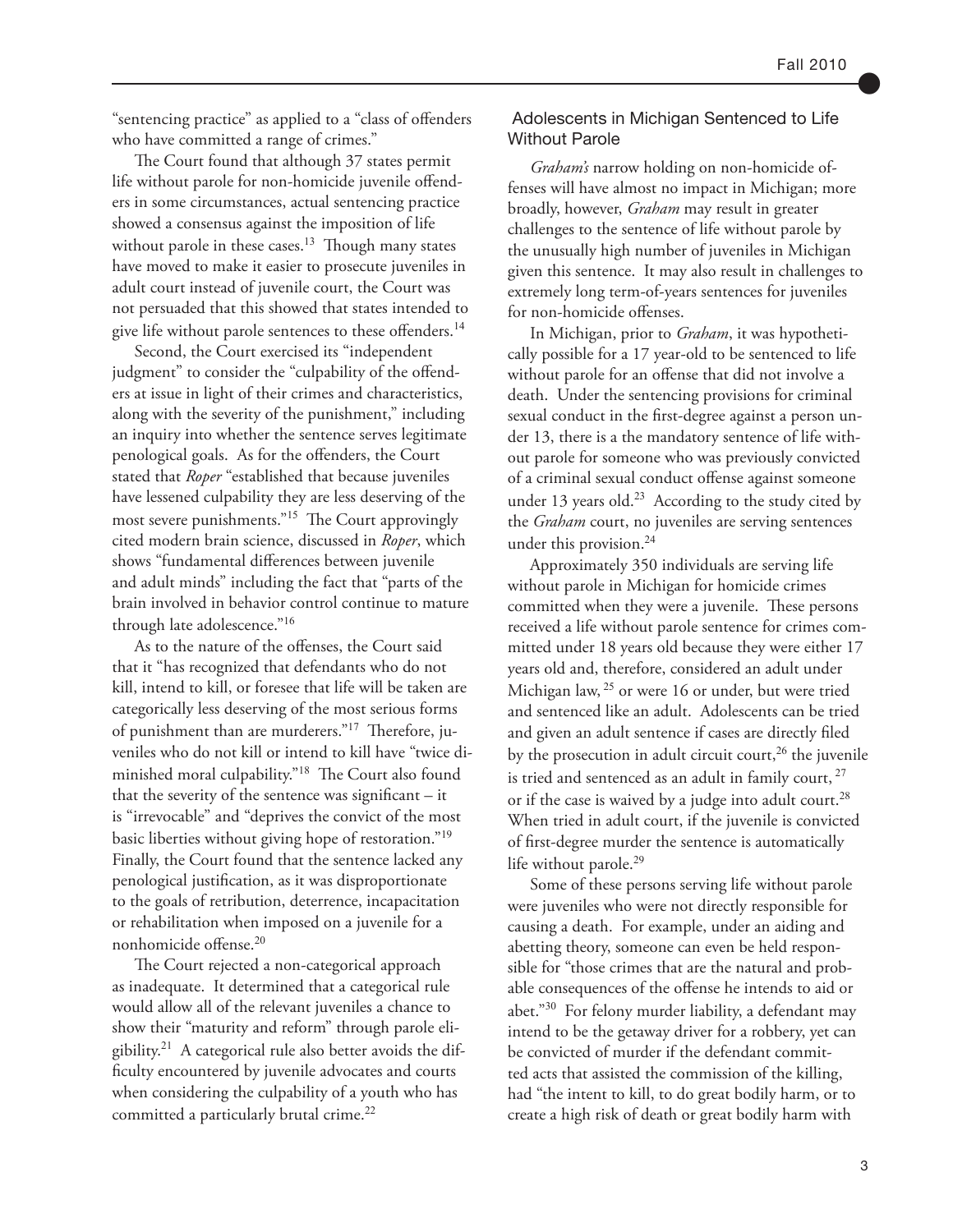knowledge that death or great bodily harm was the probable result . . . while committing, attempting to commit, or assisting in the commission of the predicate felony."<sup>31</sup>

#### Impact of Graham on the Sentence of Life Without Parole for Juveniles in Michigan

#### *Challenges to Life Without Parole for Juveniles under* Graham

Broadly, the *Graham* Court reaffirmed that "[t] he concept of proportionality is central to the Eighth Amendment."<sup>32</sup> The Court also raised the hopes of those opposed to life without parole for juveniles through in its discussion of the lesser culpability of juveniles. The Court also did this by focusing, in some parts of the opinion, on offenders "who did not kill or intend to kill," suggesting that juveniles who did not commit the act or intend to commit the act also may not constitutionally receive the sentence of life without parole.

Litigation following *Graham*<sup>33</sup> will more clearly determine the meaning of the Court's language, but for now both a categorical and a case-by-case approach to challenges to juvenile sentences remain viable. Under *Graham*, a defendant who makes a broad challenge to the unconstitutionality of a sentence for a particular offense (such as felony murder) or class of offenders (such as 14-year olds) should take the same approach as the *Graham* majority. However, nothing in the Court's opinion eliminated an Eighth Amendment challenge to life without parole for a particular juvenile charged or convicted of homicide. The Court's analysis suggests that such a challenge should be brought under the "gross proportionality" test, as in *Solem v. Helm*<sup>34</sup> and *Harmelin v. Michigan*, 35 previously applied to term of years challenges. Therefore, at this point, courts can expect to see Eighth Amendment challenges that both raise categorical challenges to the sentence of life without parole under the *Graham* analysis, and raise individual challenges to the proportionality of the sentence for the particular juvenile under the more traditional "gross proportionality" standard.

The constitutionality could be litigated at the time of a waiver hearing,<sup>36</sup> during sentencing when the court is deciding whether to sentence as an adult or as a juvenile,<sup>37</sup> at sentencing in a direct file case, or the

case of a 17 year old in adult court. Parties should anticipate that counsel for the juvenile may submit expert affidavits, records, scientific information or articles, or other documents to support the motion. An evidentiary hearing, where counsel can present evidence or testimony may be helpful to making a full record of the facts and law considered by the court.

#### *Challenges to Juvenile Life Without Parole Under the Michigan Constitution*

In light of *Graham*, the sentence of life without parole for any juvenile may also fail under the broader protections of the Michigan constitution. Our constitution provides that "cruel *or* unusual punishment shall not be inflicted."<sup>38</sup> Though the language of this provision is similar to the Eighth Amendment, Michigan courts have given greater protection under its "cruel or unusual punishment" clause.<sup>39</sup> The greater protection results, in part, from the differences in the constitutional texts.<sup>40</sup> The state provision, banning "cruel *or* unusual punishment" rather than the "cruel *and* unusual punishments" of the Eighth Amendment, "necessarily encompass[es] a broader sweep" of disallowed punishments.<sup>41</sup> A punishment need not be *both* cruel and unusual to violate the state constitution; falling within one of these categories will suffice.<sup>42</sup> Additionally, the distinct history of Michigan's constitution and the weight of case law in the state support a broader reading of the state provision. $43$ 

As a result of this distinct history, language, and case law, to determine whether a sentence is cruel or unusual "requires consideration of the gravity of the offense, the harshness of the penalty, a comparison of the penalty to penalties for other crimes in this state, a comparison of the penalty to penalties imposed for the same offense in other states, and the goal of rehabilitation."<sup>44</sup>

The first prong weighs the gravity of the offense against the severity of the penalty, taking into account relevant facts about the culpability of the offender.<sup>45</sup> As emphasized by the *Graham* Court, juveniles have diminished culpability compared to adult offenders, a fact that must be taken into account when examining the gravity of an offense.<sup>46</sup> In addition, children have a reduced ability to escape outside influences and inner impulses once in a bad situation because of their incomplete biological and mental development. 47

A comparison of life without parole sentences imposed on other offenders within Michigan shows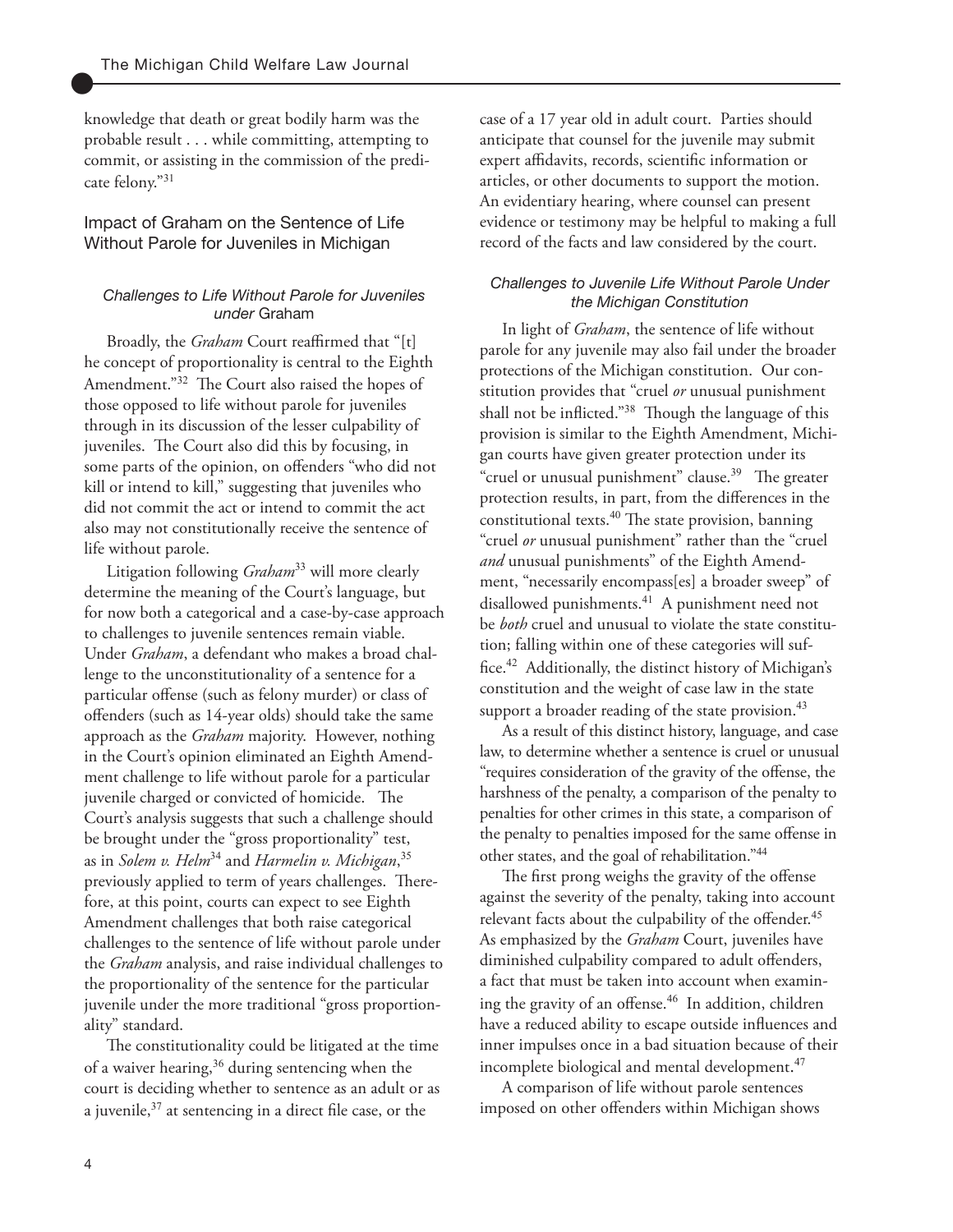that juveniles who receive the sentence are treated disproportionately. Life without parole is the most serious sentence that a Michigan offender can receive.<sup>48</sup> In Michigan, a large proportion of juveniles sentenced to life without parole committed felony murder or were convicted as aiders and abetters.<sup>49</sup> Yet under state law, the same sentence will be given for youthful accomplices as for mature adults who commit premeditated murder.<sup>50</sup>

In Michigan, the second prong compares the sentences imposed on other offenders in the same jurisdiction, and the third prong compares sentences imposed for the same crime in other jurisdictions.<sup>51</sup> On these, the sentence of life without parole for juveniles whose cases were directly filed into adult court may be particularly vulnerable to challenge. Once a charging decision has been made,<sup>52</sup> if convicted, these adolescents automatically receive life without parole,<sup>53</sup> without the ability of a judge to ever consider the maturity, potential for rehabilitation, circumstances of the case, or culpability of the child.

The lack of discretion available in juvenile sentencing may also render the sentences imposed in this state unusual when compared to other states. Less than 10 other states restrict discretion as severly as Michigan.<sup>54</sup> Michigan's complete denial of any individualized consideration of the youth by the court in being tried in adult court and mandatory imposition of life without the possibility of parole makes it an outlier among the states. This results in a disproportionately high number of juvenile life without parole sentences in Michigan, and the imposition of the penalty in cases where it would be unlikely for another state to impose the penalty.<sup>55</sup>

Finally, Michigan requires an analysis of whether the challenged sentence serves the goal of rehabilitation.<sup>56</sup> As emphasized by the *Graham* Court, life without the possibility of parole for a juvenile completely eliminates any goal of rehabilitation.<sup>57</sup> "From a moral standpoint it would be misguided to equate the failings of a minor with those of an adult, for a greater possibility exists that a minor's character deficiencies will be reformed."<sup>58</sup> Further, most children "age out" of criminal behavior.<sup>59</sup>

Even if non-rehabilitation goals are considered, little to no additional purpose of punishment is gained*.* <sup>60</sup>"The case for retribution is not as strong with a minor as with an adult" because of their

diminished culpability and maturity.<sup>61</sup> Further, the added deterrent effect of life without the possibility of parole on a juvenile is minimal, as "the same characteristics that render juveniles less culpable than adults suggest . . . that juveniles will be less susceptible to deterrence."<sup>62</sup> Lastly, public safety is not furthered by incarcerating children after the danger they posed has passed. In fact, as the *Graham* Court stated in the nonhomicide context, the State's "irrevocable judgment" about an adolescent's value "is not appropriate in light of a[n] . . . offender's capacity for change and limited moral culpability."<sup>63</sup>

The Michigan Supreme Court has never ruled on the constitutionality of life without parole for juveniles.<sup>64</sup> The one published Michigan Court of Appeals opinion on a juvenile life without parole sentence was issued before *Roper*, and ruled on the previous juvenile transfer system, in which a judge made a determination about whether or not the child should be sentenced as an adult. $65$  In fact, this determination was integral to the Court's analysis of the required factors and its finding of constitutionality.<sup>66</sup>

#### Broader Lessons of *Graham*

Courts and advocates in Michigan can certainly expect the impact of *Graham* to ripple for some time. Most directly, advocates will likely be advancing challenges to the sentence of life without parole for juveniles in Michigan. Less directly, Graham's decision provides instruction for all legal professionals working with juvenile offenders.

#### *Developmental Psychology and Neuroscience of Adolescence in a Nutshell: What we can learn from Graham making juvenile sentencing and dispositional decisions.*

The court, advocates for juveniles, and prosecutors should make sure they are up-to-date on information on adolescent development and neuroscience that has influenced the *Graham* Court. The amicus briefs in *Graham* from the American Medical Association, et al<sup>67</sup> and the American Psychological Association et al68 discuss these ideas in more detail and are summarized here.

Developmental psychology and neuroscience research confirm that juveniles, even those in late adolescence, are less able to control their impulses and exercise self-control, $69$ are less capable of weighing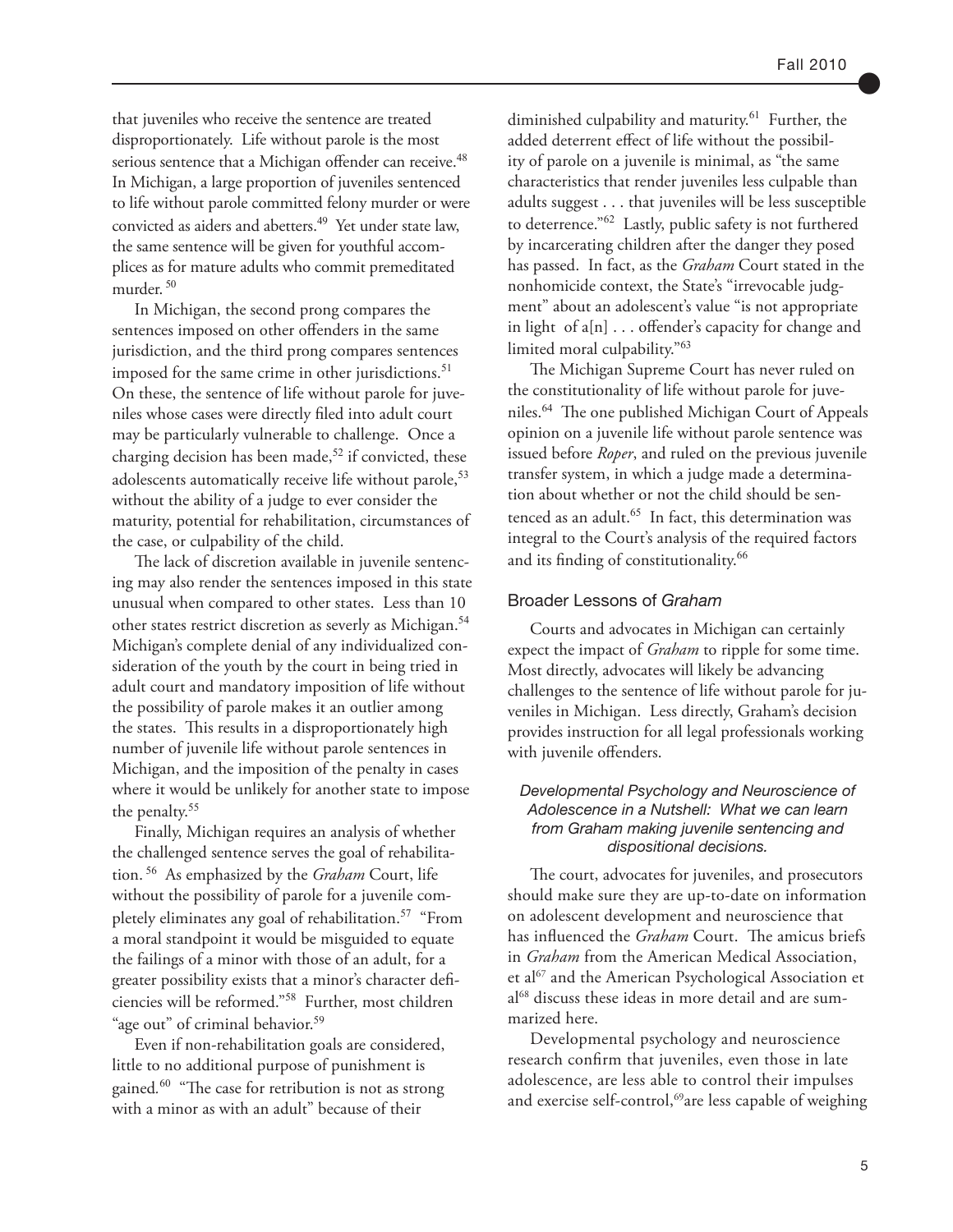risks and rewards, 70 and are less future-oriented and able to take into account the consequences of their actions.71 Mature judgment requires cognitive, social, and emotional skills, and while late adolescents may have logical reasoning ability, they "nonetheless lack the abilities to exercise self-restraint, to weigh risk and reward appropriately, and to envision the future that are just as critical to mature judgment."72

In addition to these individual immaturities, adolescents are particularly susceptible to the influences of their environment and other people. Adolescents, more than adults, commit crimes in groups, because they want to conform to peer expectations and obtain respect from others and cannot resist peer pressure, the way an adult can.<sup>73</sup>

Additionally, a normal part of adolescence is engaging in risk-taking and criminal activity, which results, in part, from their lower capacity for judgment. "'[N]umerous . . . self-report studies have documented that it is statistically aberrant to refrain from crime during adolescence.'"74 Further, research shows that the majority of youthful offenders will cease criminal activity.75 As the *Roper* Court said, it is "the rare juvenile offender whose crime reflects irreparable corruption."76 Psychologists and psychiatrists, let alone courts, cannot determine which youth will desist and which youth will go on to commit future crimes.<sup>77</sup>

Modern neuroscience also shows differences between adolescents and adults. MRI imaging has permitted scientists to understand the human brain's progression from childhood through adolescence into adulthood.78 In its brief, the American Medical Association explained:

In this regard, two complementary observations have been especially revealing. First, the parts of the brain that work together to support the control of behavior, including the prefrontal cortex79 (which comprises roughly the front third of the human brain) continue to mature even through late adolescence.<sup>80</sup> Second, in making behavioral choices, adolescents rely more heavily than adults on systems and areas of the brain that promote risk-taking and sensation-seeking behavior. <sup>81</sup>

#### *Application of the science to effectively communicate with juveniles*

All parties who interact with juvenile defendants know that communication with these persons can be particularly challenging or frustrating. The challenge is particularly daunting for attorneys representing these juveniles. In discussing why the Court chose to reject a case-by-case approach, the *Graham* court also highlighted the difficulty of representing adolescents. "[T]he features that distinguish juveniles from adults also put them at a significant disadvantage in criminal proceedings. Juveniles mistrust adults and have limited understandings of the criminal justice system and the roles of the institutional actors within it. They are less likely than adults to work effectively with their lawyers to aid in their defense."82 The Court also noted that juveniles' difficulty in weighing long-term consequences, impulsiveness and lack of trust "impair the quality of a juvenile defendant's representation."83

Attorneys representing these adolescents are keenly aware of this ethical and professional challenge. Attorneys must, "as far as reasonably possible, maintain a normal client-lawyer relationship with the client" who is impaired due to his age, $84$  including following the duties to maintain client confidences<sup>85</sup> and to abide by the client's decisions on the major choices in the case, such as pleas, jury waiver and client testimony.<sup>86</sup> Maintaining a normal client relationship is especially difficult when parents, probation officers, or others do not understand or appreciate the need for a vigorous, confidential advocate for the accused adolescent.<sup>87</sup>

#### *Make decisions based on full information about the juvenile*

As part of the inquiry into the sentencing or disposition of a juvenile (or in evaluating any challenges to the constitutionality of a sentence of life without parole), advocates and the court will need adequate information about the particular juvenile offender.

Juvenile advocates may be familiar with information about their client's role in the offense and the offense itself; however, fewer attorneys are adept at uncovering information about the client himself. This investigation must begin as soon as counsel is retained or appointed, even if anticipated only in the sentencing or disposition hearing, because some documents may take time to obtain.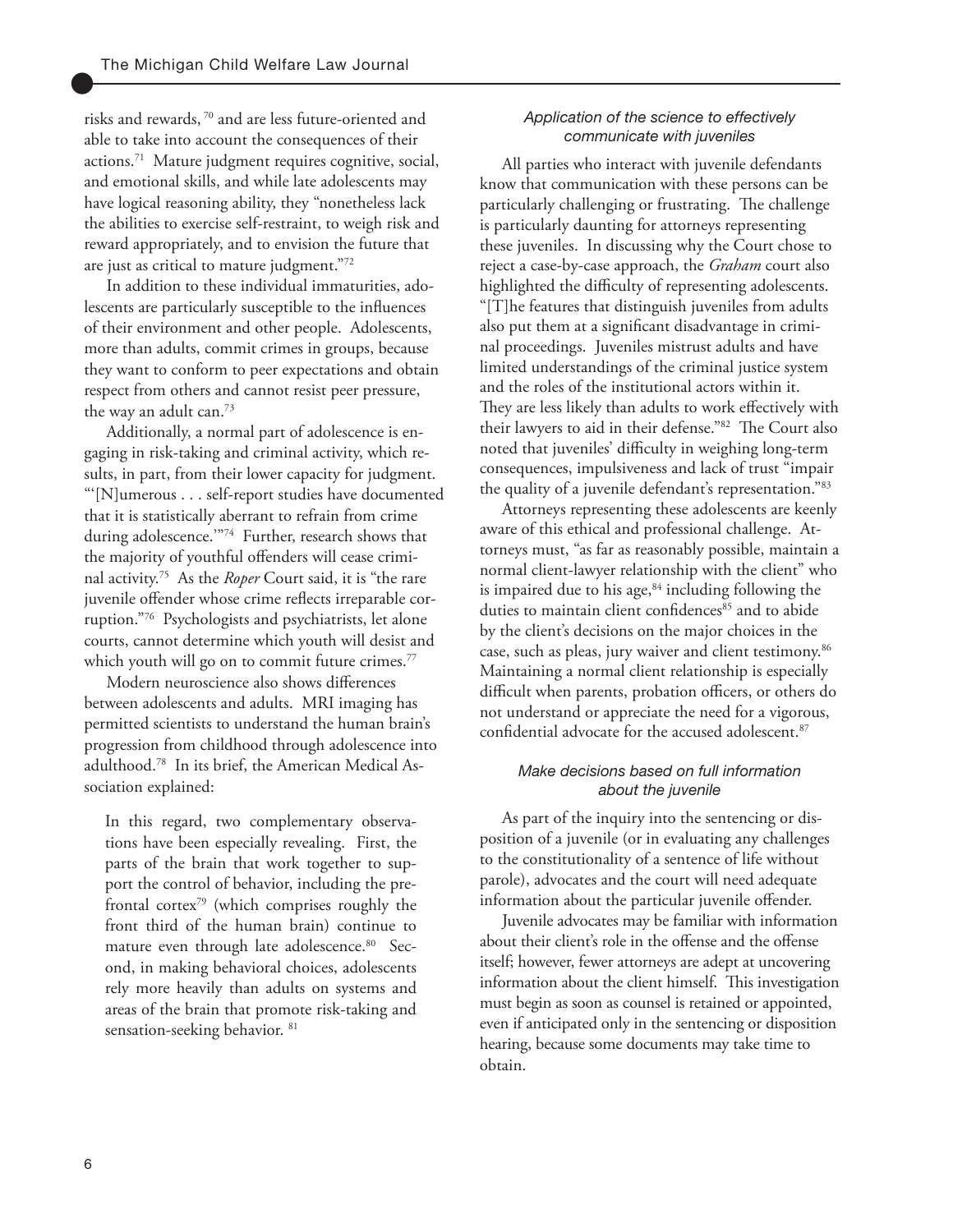Common sources of information include:

- School records, including individualize education programs (IEPs);
- County Community Mental Health (CMH) records;
- Other service providers, including pediatricians, therapists, counselors;
- Juvenile court records, including information on investigations and allegations of abuse and/ or neglect by the client's parent(s).

Further, courts may need to provide funds for, or obtain information from, an expert in order to give thorough consideration to the constitutional challenge.<sup>88</sup> Counsel for the juvenile may wish to apply to the court for funds in order to obtain an expert to evaluate a juvenile, obtain affidavits or testimony about the client or about adolescent development, or other unique aspects of the case.

#### Conclusion

While the narrowest holding of *Graham* may not have a significant impact in Michigan, the ripples of *Graham*, especially in terms of challenges to the sentence of life without parole for juveniles and the discussion of adolescent culpability, will extend throughout Michigan. <sup>@</sup>

#### **Endnotes**

- 1 *Graham v. Florida*, 130 S. Ct. 2011 (2010). The Court dismissed as having improvidently granted certiorari another case which raised a similar challenge, *Sullivan v. Florida*. The Court in *Graham*, and in Roper v. Simmons, 543 U.S. 551 (2005), before it, has defined juveniles as those under 18 years old at the time of the offense. *Graham*, 130 S. Ct. at 2030. Of course, in Michigan, 17 year olds are considered adults and are not charged in the family court. *See* MICH. COMP. LAWS § 712A.2 (2010) (defining jurisdiction of juvenile court).
- 2 *Id.* at 2018.
- 3 *Id*.
- 4 *Id.* at 2018.
- 5 *Id*. at 2018-19.
- 6 *Id*. at 2020. Florida has abolished parole, so the life sentence imposed by the court is automatically without parole. The only possibility of release is executive clemency. *Id*.
- 7 *Id*. at 2021.
- 8 This line of cases includes *Rummel v. Estelle*, 445 U.S 263 (1980); *Solem v. Helm*, 463 U.S. 277 (1983); *Harmelin v. Michigan*, 501 U.S. 957 (1991); and *Ewing v. California*, 538 U.S. 11 (2003).
- 9 *Graham*, 130 S. Ct. at 2022.
- 10 These cases included *Kennedy v. Louisiana*, 128 S. Ct. 2641 (2008) (*modified by* 129 S. Ct. 1 (2008)); *Enmund v. Florida*, 458 U.S. 782 (1982); and *Coker v. Georgia*, 433 U.S. 584 (1977).
- 11 These cases included *Roper v. Simmons*, 543 U.S. 551 (2005), *Atkins v. Virginia*, 536 U.S. 304 (2002); *Thompson v. Oklahoma*, 487 U.S. 815 (1988).
- 12 *Graham*, 130 S. Ct. at 2022.
- 13 In practice, just over 100 juvenile offenders are serving the sentence for nonhomicide crimes, and twelve jurisdictions impose the sentence on these offenders. *Id.* at 2023.
- 14 *Id*. at 2025.
- 15 *Id.* at 2026 (quoting *Roper*, 543 U.S. at 569).
- 16 *Id*.
- 17 *Id.* at 2027.
- 18 *Id*.
- 19 *Id*.
- 20 *Id.* at 2028-2030.
- 21 *Id.* at 2032.
- 22 *Id*.; *see also Roper v. Simmons*, 543 U.S. 551, 573 (2005).

In a concurring opinion, Chief Justice Roberts advanced a case-by-case approach. *Graham*, 130 S.Ct. at 2041. Roberts argued that there are some people under 18 years old whose culpability, though "diminished" relative to adults, would be sufficient to justify life without parole. *Id*. at 2041-42.

- 23 Mich. Comp. Laws § 750.520b(2)(c) (2010).
- 24 Annino et al., *Juvenile Life without Parole for Non-Homicide Offenses: Florida Compared to Nation*, Table A (Fla. State Univ. Coll. of Law, Working Paper No. 399, 2009).
- 25 Місн. Сомр. Laws § 712.A.2 (2010).
- 26 Mich. Comp. Laws § 712A.2 (2010) (prosecutors can charge youths 14 years and older, accused of specified juvenile violations, directly in adult court).
- 27 *See* Mich. Comp. Laws § 712A.2d(1) (2010) (prosecutor can designate that a youth of any age, accused of a "specified juvenile violation" be tried as an adult in a family court). Life without parole is not available for crimes that are not "specified juvenile violations. *See* Mich. COMP. LAWS  $\sqrt{712A.18(m)}$  (2010) (can sentence as an adult).
- 28 Mich. Comp. Laws § 712A.4(1) (2010); Mich. Comp. Laws § 712A.4(4) (2010).
- 29 Mich. Comp. Laws § 750.316 (2010).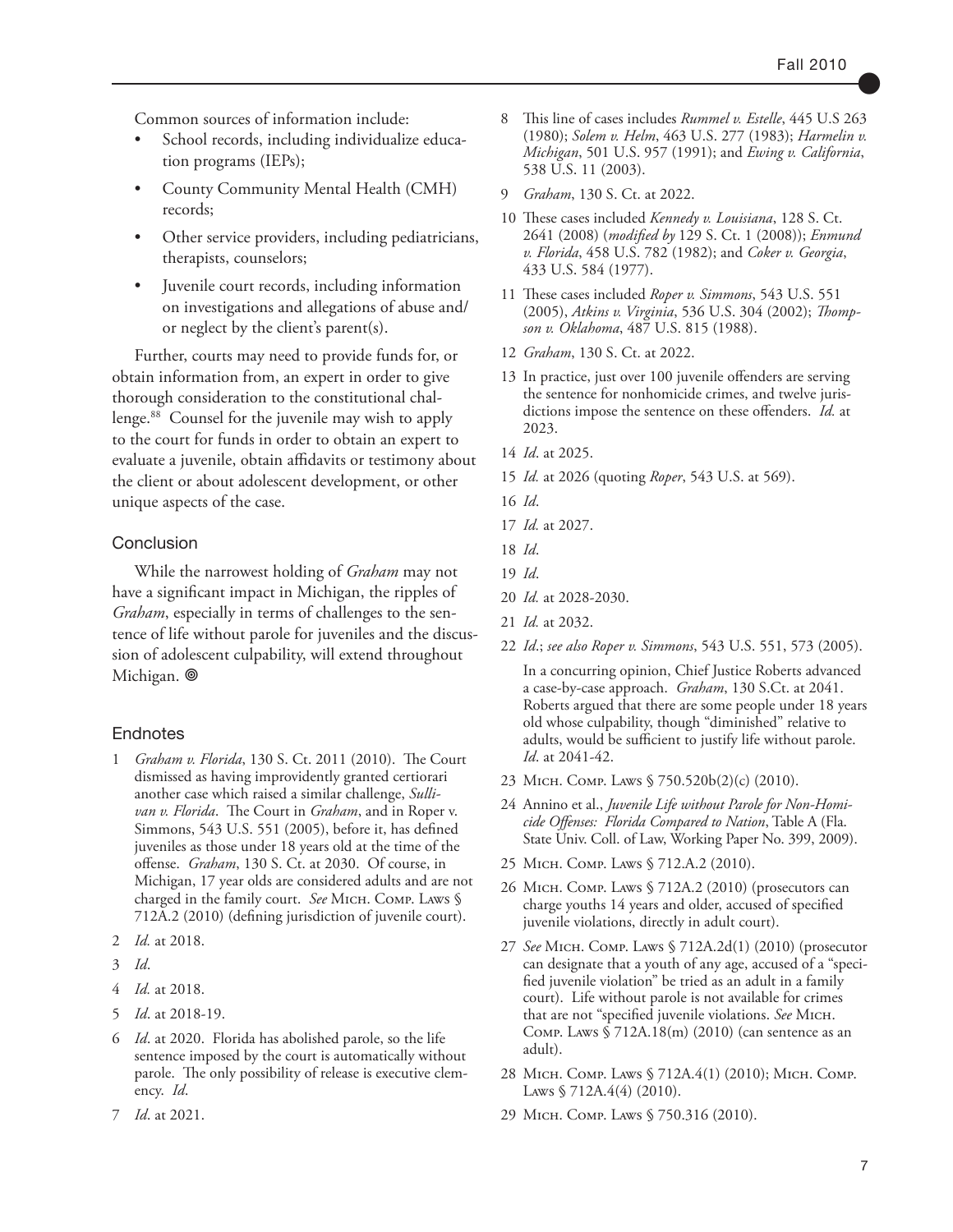- 30 People v. Robinson, 475 Mich. 1, 15 (2006).
- 31 People v. Riley, 468 Mich. 135, 140 (2003).
- 32 Graham v. Florida, 130 S. Ct. 2011, 2021 (2010).
- 33 *See, e.g.*, Joan Biskupic and Martha T. Moore, *Court Limits Harsh Terms For Youths*, USA TODAY (May 18, 2010) (available at http://www.usatoday.com/news/washington/ judicial/2010-05-17-supreme-court-juvenile-sentences\_N. htm) (noting that the National District Attorneys Association spokesman predicted that the ruling would lead "widespread appeals of juvenile sentences").
- 34 463 U.S. 277 (1983).
- 35 501 U.S. 957 (1991).
- 36 Mich. Comp. Laws § 712A.4 (2010).
- 37 Mich. Comp. Laws § 712A.18(1)(m) (2010).
- 38 MICH. CONST. art. I, § 16 (emphasis added).
- 39 People v. Bullock, 440 Mich. 15, 28 (1992) (finding the state cruel or unusual punishment protection broader than the federal in striking down a drug sentencing statute found constitutional by the U.S. Supreme Court).
- 40 *Bullock*, 440 Mich. at 30-31.
- 41 *Id.* at 31.
- 42 *Id.*
- 43 *Id.* at 32-41.
- 44 People v. Dipiazza, 286 Mich. App. 137, 153-54 (2009) (finding the sex offender registry unconstitutional as applied to individual in that case).
- 45 *See, e.g*, People v. Lorentzen, 387 Mich. 167, 176 (1972) (noting the severity of the sentence and its application to a marijuana sale by "a first offender high school student").
- 46 *See, e.g*, *Lorentzen*, 387 Mich. at 176 (noting the severity of the sentence and its application to a marijuana sale by "a first offender high school student.").
- 47 Roper v. Simmons, 543 U.S. 551, 569-70 (2005).
- 48 MICH. CONST. art. IV, § 46 (banning the death penalty).
- 49 *See id*. at 4 (reporting that of those Michigan juveniles serving life without parole surveyed, almost half were convicted under an aiding and abetting theory or convicted of felony murder).
- 50 *See, e.g., Second Chances* at 5, 7, 13, 17 (describing Michigan cases in which children received life without parole for crimes in which they had far less serious involvement than other, often older, individuals and often received harsher punishment).
- 51 *Bullock*, 440 Mich. at 33-34; *Lorentzen*, 387 Mich. at 176- 81.
- 52 Mich. Comp. Laws § 712A.2 (2010); Mich. Comp. Laws § 600.606 (2010) (leaving *prosecutor* discretion to file in adult or juvenile court).
- 53 Mich. Comp. Laws § 769.1(1)(g) (2010) (requiring that

juveniles tried in circuit court must be sentenced the same as adults. The law in effect before 1996 allowed judges to determine whether to sentence as an adult or a juvenile); Mich. Comp. Laws § 750.316 (2010) (mandatory life without parole sentence).

- 54 As of 2001, in 42 states, courts had discretion in either the decision to transfer children in the mid-teens to adult court or in sentencing for first-degree murder offenses. Brief for the Edwin F. Mandel Legal Aid Clinic and Other Interested Individuals and Organizations as Amici Curiae Supporting Appellee, People v. Miller, 781 N.E.2d 300 (Ill. 2002) (No. 89795), 2001 WL 34387680 at \*21-22. Only five states, including Illinois, had no discretion at all in transfer or sentencing, while Michigan, California and Colorado allowed minimal prosecutorial discretion in determining the location of trial but enforced mandatory sentences for children tried in adult court. Colorado has, since this study, eliminated the sentence for juveniles. COLO. REV. STAT. 17-22.5-104(IV) (2007). Courts in both California, *In re Nuñez*, 173 Cal. App. 4th 709 (2009), and Illinois, *People v. Miller*, 781 N.E.2d 300 (Ill. 2002), have found the sentence unconstitutional in specific cases.
- 55 *See Second Chances* at 8 (showing statistics related to juvenile sentencing for some of the most populated states that allow juvenile life without parole); see also FRONTLINE, *When Kids Get Life* (May 21, 2009), http://www.pbs. org/wgbh/pages/frontline/whenkidsgetlife/etc/map.html (showing that Michigan has the second-highest number of persons serving life without parole for crimes committed as juveniles).
- 56 *Bullock*, 440 Mich. at 34; *Dipiazza*, 286 Mich. App. at 154.
- 57 *Graham*, 130 S.Ct. at 2029-30.
- 58 *Roper*, 543 U.S. at 570.
- 59 Terrie E. Moffitt, *Adolescence-Limited and Life-Course Persistent Antisocial Behavior: A Developmental Taxonomy*, 100 Psychol. Rev. 674, 675 (1993) ("[The] rates for both the prevalence and incidence of offending appear highest during adolescence; they peak sharply at about age 17 and drop precipitously in young adulthood. [B]y the early 20s, the number of active offenders decreases by over 50%, and by age 28, almost 85% of former delinquents desist from offending.").
- 60 People v. Fernandez, 427 Mich. 321, 339 (1986) (looking to other purposes served when considering an adult sentence); *see also* Graham v. Florida, 130 S. Ct. 2011, 2028-29 (2010).
- 61 Roper v. Simmons, 543 U.S. 551, 571 (2005).
- 62 *Id.* 571.
- 63 *Graham,* 130 S. Ct. at 2030.
- 64 The Michigan Supreme Court has found a life without parole sentence constitutional for an adult convicted of first-degree murder. People v. Hall, 396 Mich. 650 (1976).